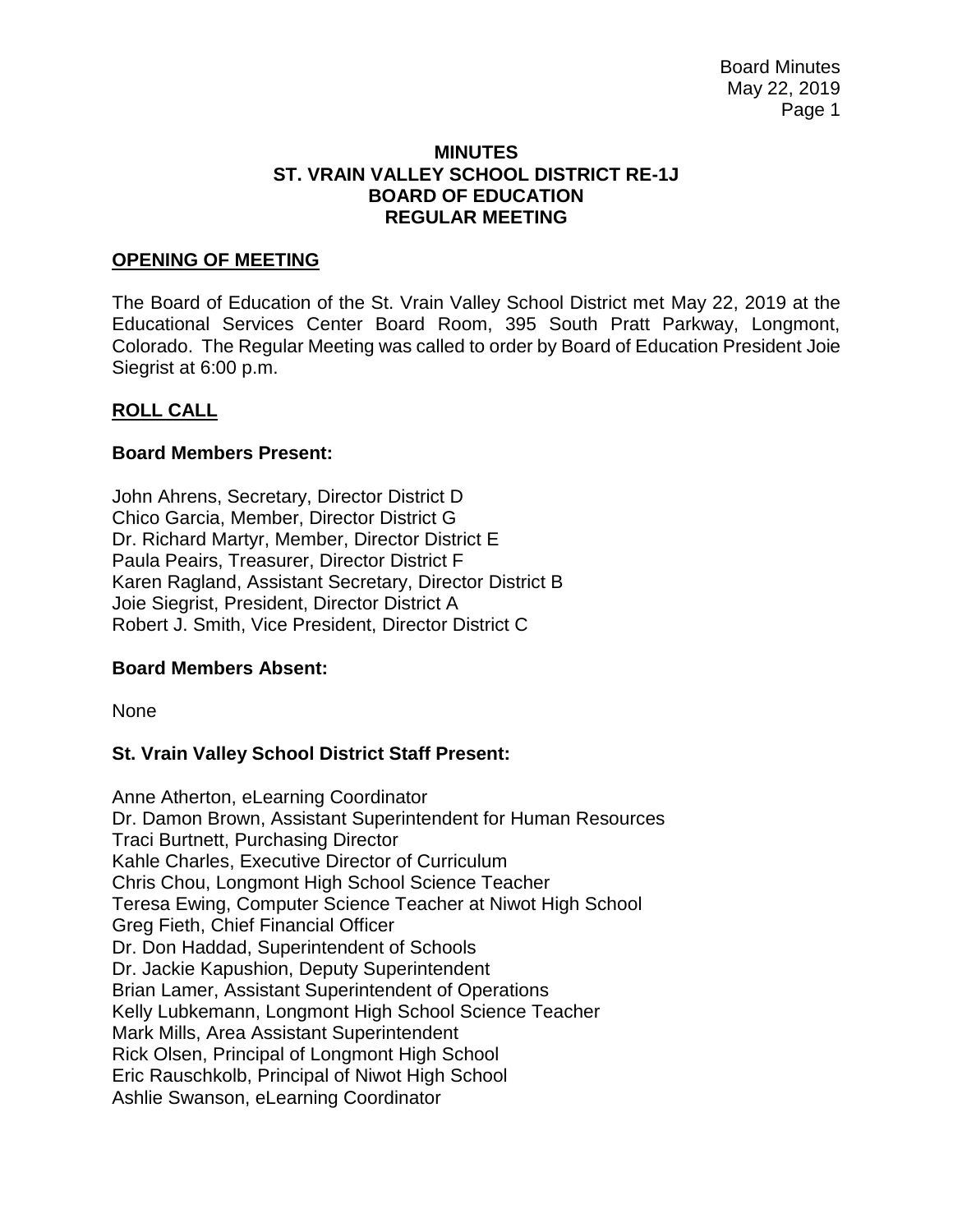Board Minutes May 22, 2019 Page 2

Tony Whiteley, Executive Director for Budget/Finance

# **AMENDMENTS TO THE AGENDA (2.0)**

Agenda was accepted as presented.

#### **AUDIENCE PARTICIPATION (3.0)**

None

# **VISITORS (4.0)**

Dr. Haddad introduced Executive Director Ken DeLay from the Colorado Association of School Boards (CASB), and thanked him for his 20 years of advocating for all Colorado school districts. Board members commended him for his leadership and advocacy, and expressed their appreciation for CASB's invaluable training when they began their Board work. They assured him that he was leaving behind an excellent organization, given his effectiveness as a leader and his dedication and commitment to the school districts of Colorado. Dr. Haddad honored Ken with a Superintendent's Excellence in Education award, and a coin that signifies "no barriers" for all the obstacles that Ken has overcome in his 20 years with CASB.

Mark Mills introduced Longmont High School Principal Rick Olsen. Rick introduced Longmont High School Science Teacher Chris Chou, Advisor to the Medical and BioScience Academy (MBSA). Chris introduced students Katie Byrne, Beck Fieth, Emma Hall, William Murphy, and Zoe Lowe. The seniors shared their plans for the future, and introduced their parents. Board members expressed their appreciation to Chris Chou for building the infrastructure of the MBSA and SMART Team, being an exceptional teacher, and for providing the opportunities she has given to the students of Longmont High.

Rick Olsen introduced Longmont High School Science Teachers and Advisors Chris Chou and Kelly Lubkemann for the SMART (Students Modeling A Research Topic) Team. Kelly introduced the students of the SMART Team who were able to attend the Board Meeting: Rose Adler, Caleb All, Colby Austin, Graham Daniel, Ezra Fehlbert, Maya Greer, Grayson Hubbell, Annette Perez, Lauren Roberts, Erin Skaggs, Emma Grasmick, and Jackson Whitted. Senior Colby Austin explained the research topic. The seniors shared their plans for the future, and introduced their parents.

Mark Mills introduced Niwot High School Principal Eric Rauschkolb. Eric congratulated the Longmont High School SMART Team and MBSA students and Teacher/Advisor Chris Chou. He thanked Ken DeLay for his service to Colorado school districts. Eric introduced Niwot Computer Science Teacher Teresa Ewing, and shared why Teresa was such a special teacher. Teresa left a career in engineering to become a teacher, and is a founding member of the Up-A-Creek Robotics. Teresa was awarded the 2019 Outstanding High School Educator from CU Boulder. Dr. Haddad honored her with the Superintendent's Excellence in Education award. Board members congratulated her on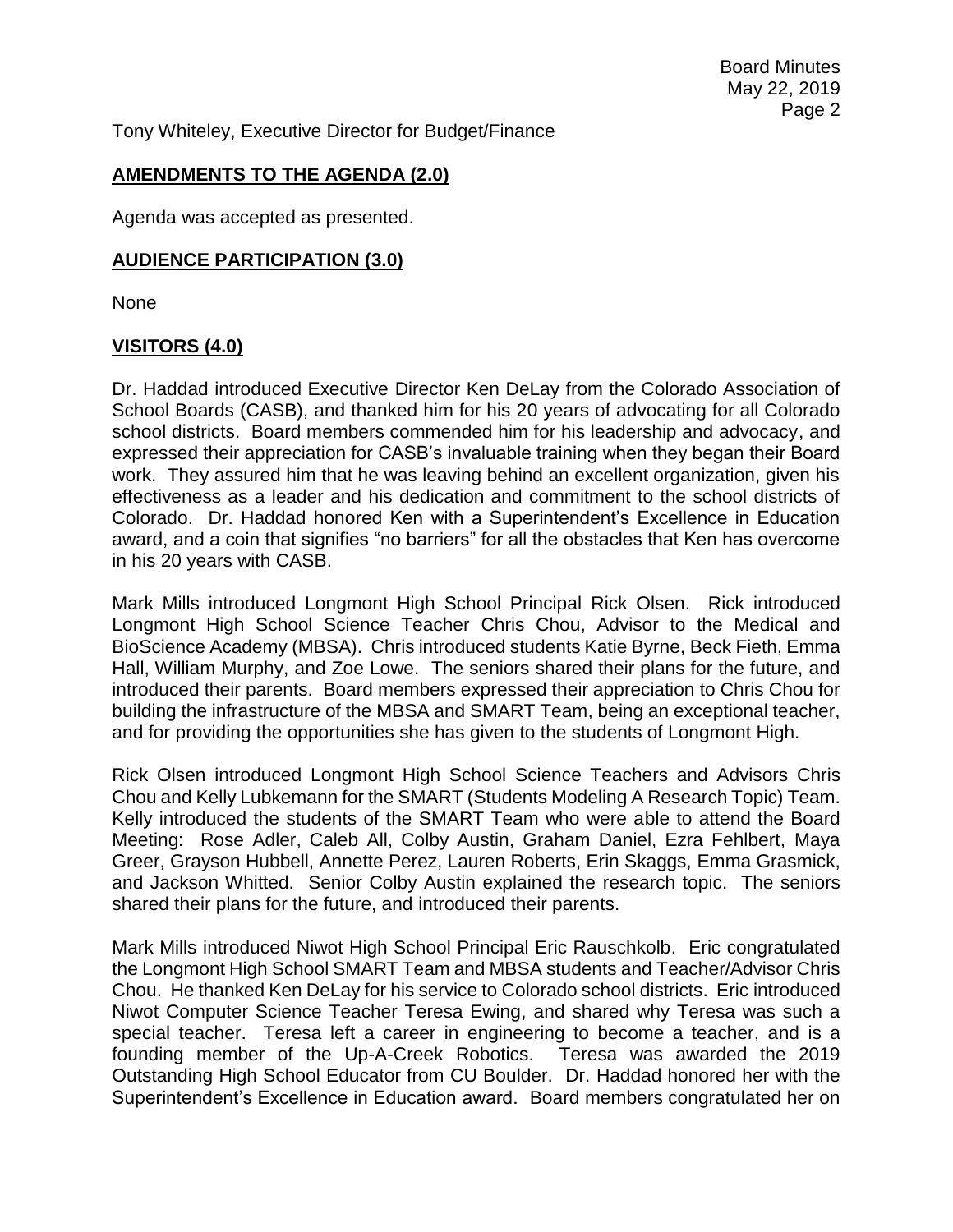her awards, thanked her for sharing her engineering talent with the students, and commended her for being committed to encouraging more girls to join her computer science classes.

Jim Berthold, Retired District Bus Dispatcher – did not address the Board.

Steve Villarreal, President, St. Vrain Valley Education Association – was present to report to the Board on Action Item 7.2 Approval of the 2019-2020 Negotiated Agreement with the St. Vrain Valley Education Association.

## **REPORTS (5.0)**

#### **Purchasing Cost Savings Report (5.1)**

Traci Burtnett provided the Board of Education with a report regarding the key functions and efficiencies in the Purchasing Department for fiscal years 2017 and 2018. The Purchasing Department is made up of four buyers, herself, and a secretary. The Purchasing Department provides buying and contracting services in support of all District schools and departments. It also coordinates the sale and disposal of District surplus property. The Department tracks its effectiveness using established key performance measures including procurement cost savings data, vendor participation, solicitation process lead time, and surplus property sale proceeds and disposal process. Board members expressed their appreciation to her and her staff for their established integrity and fiscal responsibility to the taxpayers.

## **District Financial Statements – April 2019 (5.2)**

Greg Fieth reported on the April 2019 financial statements, and highlighted the status and trends that were most relevant. There were no concerns with the approved spending plan at this time, and he reminded everyone that financials are available on the District website.

## **Introduction of Superintendent's Proposed Budget, FY20, All Funds (5.3)**

Tony Whiteley introduced the Superintendent's Proposed Budget--All Funds, for Fiscal Year 2020 that was first discussed at the May 15, 2019 Board Study Session and the May 20, 2019 Finance and Audit Committee Meeting. The Public Hearing of the FY20 Budget will take place on June 12, 2019, and the final budget adoption is scheduled for June 26, 2019. He reminded everyone that this document can be found on the District website with a printed copy also available in the Finance Department. Dr. Martyr referenced pages 15, 21, and 22 of the new budget to request further discussion and explanation. Board members thanked Tony for his presentation of the FY2020 budget to the Finance and Audit Committee.

## **eCredit Recovery Report (5.4)**

Kahle Charles introduced eCredit Recovery Program eLearning Coordinators Anne Atherton and Ashlie Swanson. Anne updated the Board with a PowerPoint presentation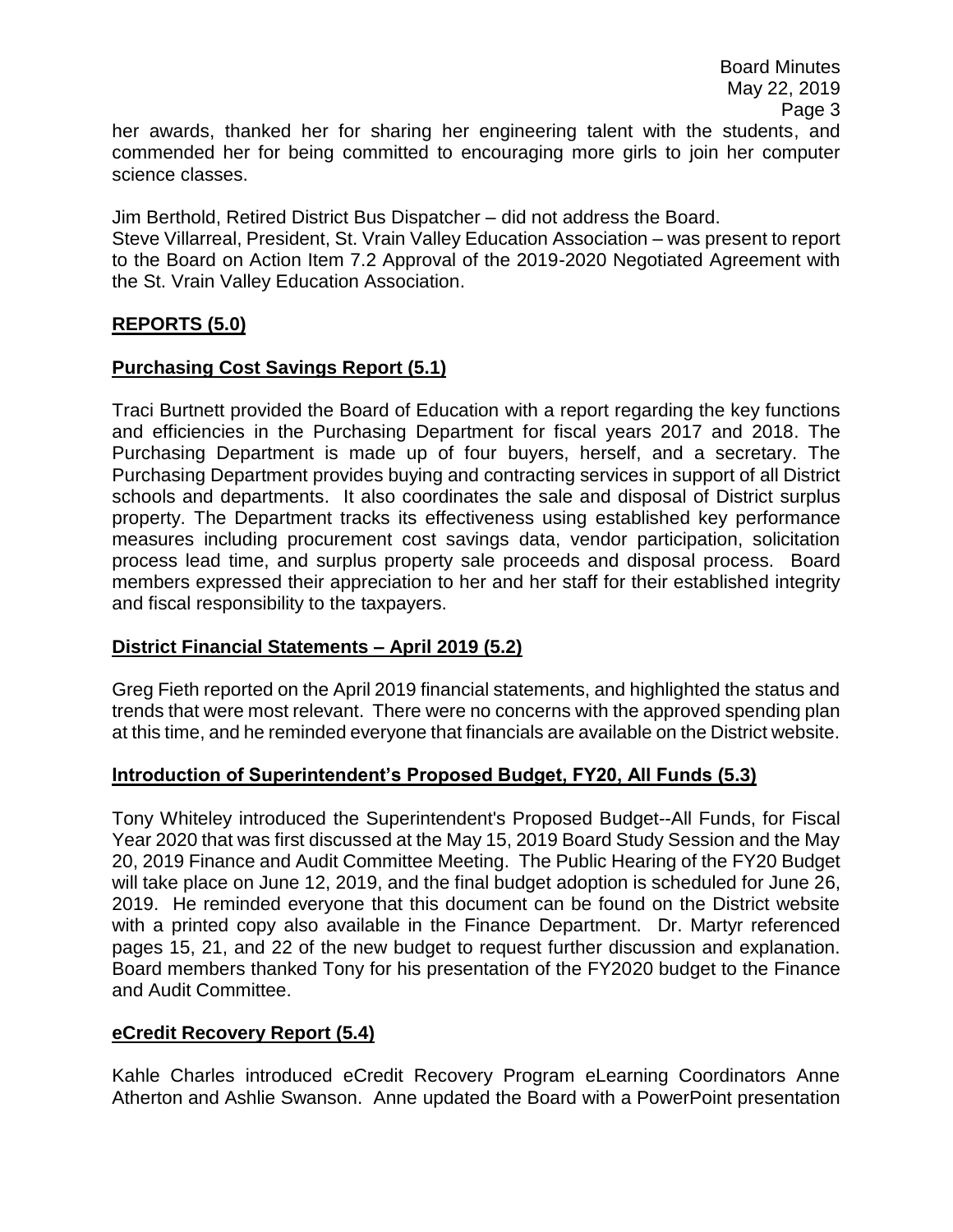Board Minutes May 22, 2019 Page 4

regarding the progress of the eCredit Recovery Program. The eCredit Recovery Program began in 2011 to offer students the opportunity to recover credit from failed courses, allowing them to get back on track for graduation. The Program includes 54 teachers and serves 1,535 students on average. Kahle noted that there will be a transition from traditional summer school this year to the eCredit model, and will begin a skills recovery program in middle schools in the coming school year. He credited Mark Mills with having the vision to create the eCredit Recovery Program, and thanked Dr. Haddad, Dr. Kapushion and the Board for their support. Dr. Haddad honored Anne and Ashlie with Superintendent's Excellence in Education awards for their leadership in the Program.

# **CONSENT ITEMS (6.0)**

Karen Ragland moved to approve Consent Agenda Items 6.1 through 6.3. Chico Garcia seconded.

- 1. Approval: Approval of 2019/2020 Administrator Contracts
- 2. Approval: Approval of Purchase of Microsoft Software Licensees
- 3. Approval: Approval of Contract Award for Sanborn Elementary School Project

Dr. Martyr suggested in the future that Board members should review and be familiar with the salary ranges of the administrative contracts by job title.

The motion carried by unanimous roll call vote: [John Ahrens, yes; Chico Garcia, yes; Dr. Richard Martyr, yes; Paula Peairs, yes; Karen Ragland, yes; Joie Siegrist, yes; Bob Smith, yes].

# **ACTION ITEMS (7.0)**

# **Approval of Vendor Providing Purchased Goods Over \$100,000 (7.1)**

John Ahrens moved that the Board of Education approve vendor Wilson Language Training who is anticipated to provide purchased goods over \$100,000 during Fiscal Year 2019. Bob Smith seconded.

Greg Fieth reported that this updated information is presented to comply with the District's policy requirement that the Board approve all vendors to whom the District pays over \$100,000 in a single fiscal year, per Board Policy DJ/DJA – Purchasing/ Purchasing Authorization. This is specifically to address vendors who provide goods/ services that are not competitively bid, competitive bids that are extended into a new fiscal year, or FY19 newly awarded contracts.

Greg reported that Wilson Language Training provides the "Fundations" curriculum planned for full-day Kindergarten. Fundations is a research-based program used to provide multisensory, systematic and explicit instruction in reading foundations. Fundations' lessons focus on carefully sequenced skills that include print knowledge, alphabet awareness, phonological awareness, phonemic awareness, decoding,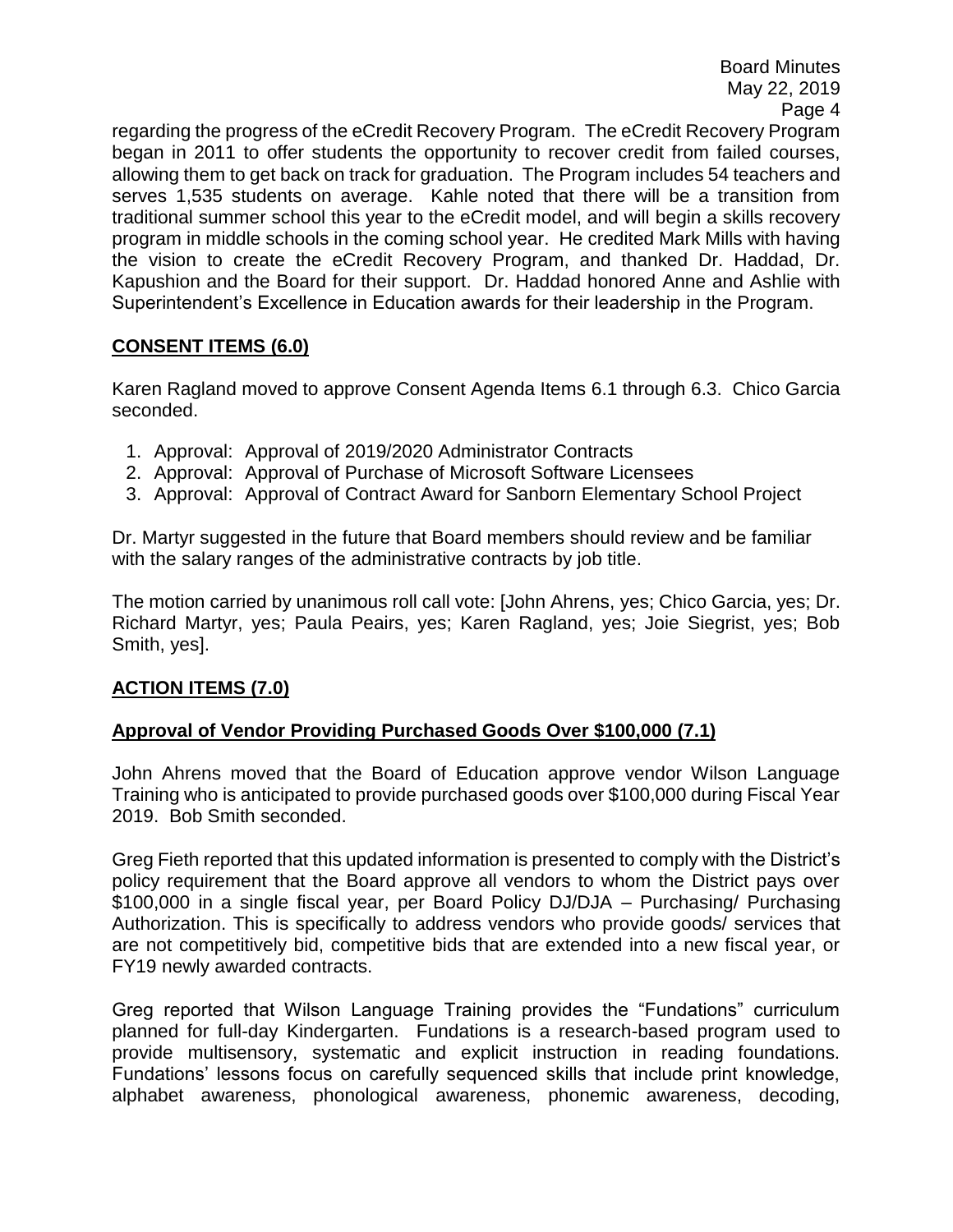vocabulary, fluency, and spelling. These supplementary materials will be used in District Preschool and full-day Kindergarten classrooms to advance foundational reading skills.

The motion carried by unanimous roll call vote: [John Ahrens, yes; Chico Garcia, yes; Dr. Richard Martyr, yes; Paula Peairs, yes; Karen Ragland, yes; Joie Siegrist, yes; Bob Smith, yes].

# **Approval of the 2019-2020 Negotiated Agreement with the St. Vrain Valley Education Association (7.2)**

Paula Peairs moved that the Board of Education approve the changes to the Negotiated Agreement between the St. Vrain Valley Education Association (SVVEA) and the St. Vrain Valley School District RE-1J, as outlined in the Memorandum of Agreement (MOA) presented, effective July 1, 2019, upon approval by the Board of Education. Bob Smith seconded.

Dr. Damon Brown reported that the negotiation teams for the District and for SVVEA met for several months in the spring for discussions regarding proposed language changes in the existing Agreement, including compensation matters. The discussions resulted in a number of tentative agreements and the MOA that was presented.

Dr. Brown introduced Steve Villarreal, President of the St. Vrain Valley Education Association (SVVEA), and thanked him for his collaborative leadership. Board members and Dr. Haddad expressed their appreciation to both the Human Resources Department staff and the SVVEA representatives for all that they were able to accomplish to attract and keep the best teachers.

The motion carried by unanimous roll call vote: [John Ahrens, yes; Chico Garcia, yes; Dr. Richard Martyr, yes; Paula Peairs, yes; Karen Ragland, yes; Joie Siegrist, yes; Bob Smith, yes].

## **DISCUSSION ITEMS (8.0)**

## **Chinese Instructional Program (8.1)**

Dr. Haddad reported that the Colorado Department of Education no longer endorses the Confucius Institute. The Confucius Institute is a non-profit public educational organization affiliated with the Ministry of Education of the People's Republic of China, whose stated aim is to promote Chinese language and culture, support local Chinese teaching internationally, and facilitate cultural exchanges. In order to prepare for the 2019-20 school year, District administration will begin the hiring process of several Chinese instructors, and will replace cancelled classes with a Spanish option or online training.

## **ADJOURNMENT (9.0)**

Karen Ragland moved to adjourn the meeting at 8:10 p.m., and John Ahrens seconded.